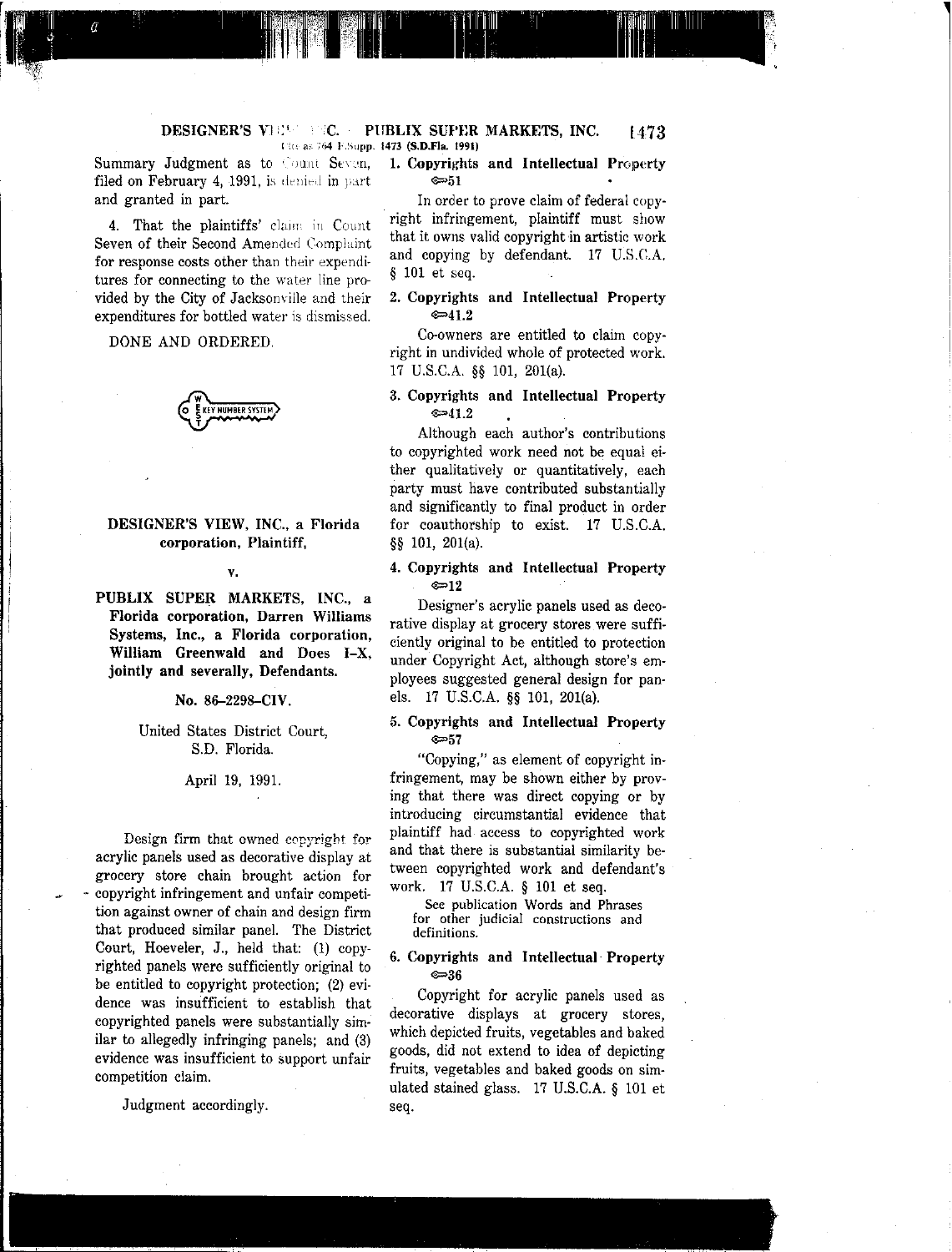#### 7. Copyrights and Intellectual Property  $\simeq 4.5$

Copyright protection extends only to particular expression of idea and never to thematic concept itself. 17 U.S.C.A. § 101 et seq.

#### 8. Copyrights and Intellectual Property  $\epsilon$ =53

Test for determining whether substantial similarity exists between two works is whether average lay observer would find substantial similarity in designs, recognizing copy as appropriation of copyrighted work. 17 U.S.C.A. § 101 et seq.

#### 9. Copyrights and Intellectual Property  $\infty$ 53

In determining whether substantial similarity exists between two works, analytic dissection of works and expert testimany are not appropriate; rather, important criteria is whether ordinary observer regards overall aesthetic appeal of copyrighted work and allegedly infringing work as the same. 17 U.S.C.A. § 101 et seq.

#### 10. Copyrights and Intellectual Property  $G = 53$

In determining whether substantial similarity between two works exists, it is not generally necessary to show duplication or near identity; however, near identity may be required in situation where expression of works and idea of those works are indistinguishable. 17 U.S.C.A. § 101 et seq.

#### 11. Copyrights and Intellectual Property  $\epsilon$ =53

Requirement of near identity between two works to show duplication in copyright infringement action is especially applicable when fact finder is faced with alleged copying of items in nature. 17 U.S.C.A. § 101 et seq.

#### 12. Copyrights and Intellectual Property  $\infty83(7)$

Evidence in copyright infringement action was insufficient to establish that copyrighted acrylic panels used as decorative displays at grocery stores, depicting fruits, vegetables and baked goods, were substantially similar to other acrylic panels used at stores, although other panels also depicted grocery items. 17 U.S.C.A. § 101 et seq.

#### 13. States  $\approx 18.83$

#### Trade Regulation  $\infty$ 401

Where plaintiff would prevail on claim for unfair competition by proving same allegations necessary to prevail on claims for federal copyright infringement, state law claim is preempted by Copyright Act. 17 U.S.C.A. § 301(a).

#### 14. Trade Regulation  $\infty$ 584

Copyright holder that failed to establieh copyright .infringernent was not entitled to recover on unfair competition claim, absent evidence supporting unfair competition claim other than evidence of alleged unlawful copying. 17 U.S.C.A. § 301(a).

Charles G. White, Miami, Fla., David M. Shenkman, Coral Gables, Fla., Shalle S. Fine, Miami, Fla., for plaintiff.

Lee P. Marks, Miami, Fla., for Publix Supermarkets.

Robert 1. Speigleman, Edward Gutten· macher, Miami, Fla., for Darren Williams Systems Inc., William Greenwald and Does  $I-X.$ 

#### AMENDED FINDINGS OF FACT AND CONCLUSIONS OF LAW

#### HOEVELER, District Judge.

This matter came for non-jury trial before the Honorable William M. Hoeveler, United States District Court Judge, on November 7, 1990. After hearing the witness' es' testimony, considering all exhibits in evidence, and reviewing all stipulated facts, the Court makes its findings of fact and enters its conclusions of law.

#### FINDINGS OF FACT

1. Plaintiff Designer's View, Inc. ("De· signer's View") is a Florida corporation organized and existing under the laws of the State of Florida. At all material times, Designer's. View has maintained its principal place of business in Dade County.

2. Defenda Inc. ("Publix" terns, Inc. ("] tions, at all n in Dade Coun

3. At all m liam Greenwa and continues County.

4. With res in this actio through varioi fendant Green ed through v Designer's Vie ployees, inclu lor"), its Pres

5. Plaintiff gaged in the manufacturing cial products, glass panels r signs on tram

6. Several. fendant Publi west designer, produce panels glass process 1 bakery and d Publix stores, mi area. As since gone  $\circ$ referred to De the events wi utilized a proc by the Midwe

7. Sometim Greenwald, en marketing dire Taylor met w to discuss th View creating acrylic panels the produce ar store in Larg creative servi Hart, suggestcopia as the section and dr ror image of and vegetable,

## DE:

 $\gamma$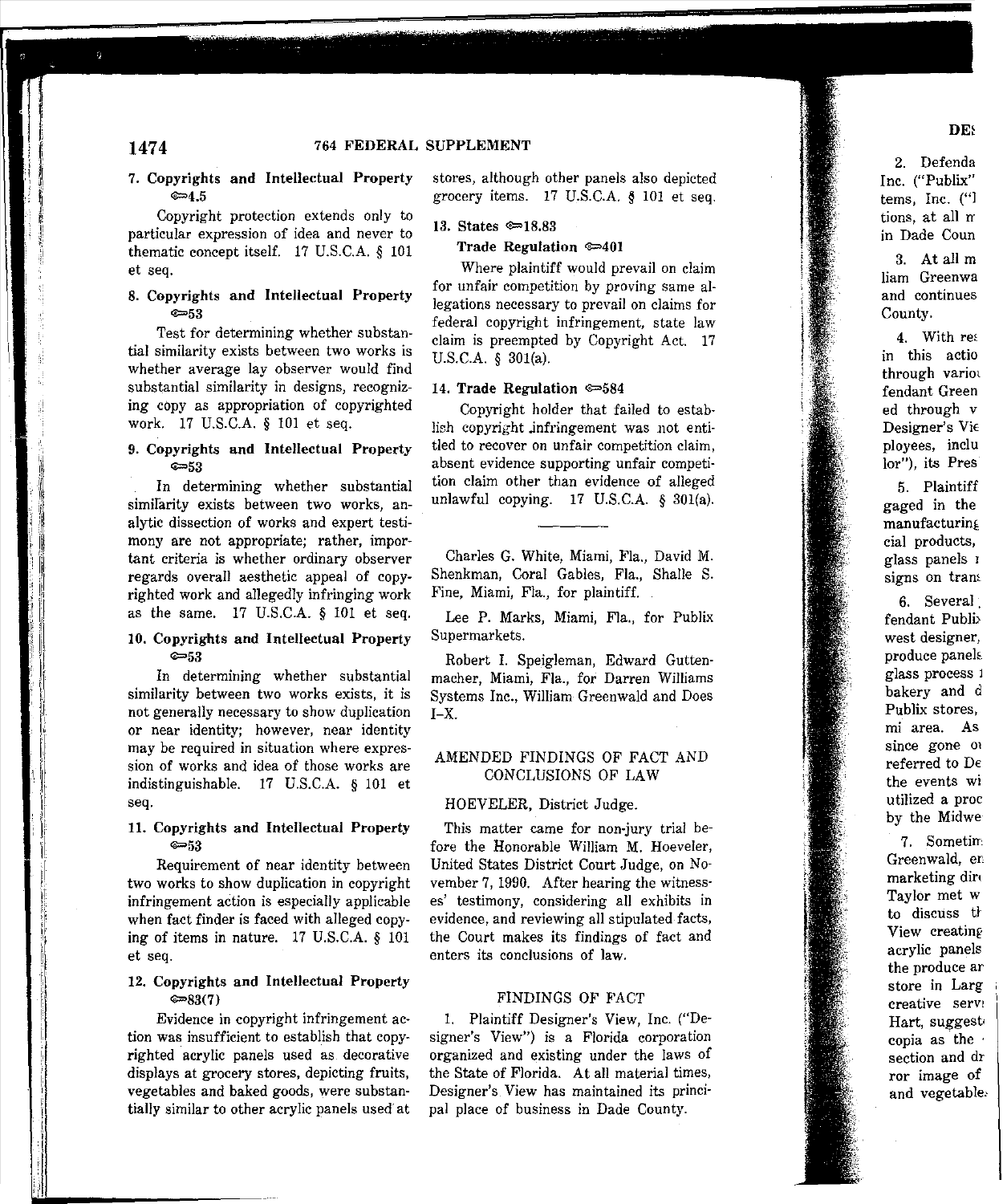#### **DESIGNER'S VIEW, INC. v. PUBLIX SUPER MARKETS, INC. Cite as 764 F.Supp. 1473 (S.D.Fla. 1991) 1475**

2. Defendants Publix Super Markets, Inc. ("Publix") and Darren Williams Sys $tems.$  Inc. ("DWS") are Florida corpora**tions, at all material times doing business** in Dade County.

3. At all material times, Defendant William Greenwald ("Greenwald") has been **and continues to be a resident of Dade** County.

4. With respect to the matters involved in this action, Defendant DWS acted **through various employees, including De**fendant Greenwald. Defendant Publix acted through various employees. Plaintiff **Designer's View acted through various em**ployees, including Robert Taylor ("Tay**lor"), its President.**

**5. Plaintiff Designer's View was en**gaged in the business of designing and **manufacturing certain decorative commer**cial products, including simulated stained glass panels made by painting acrylic de**signs on translucent plastic.**

6. Several years prior to this action, Defendant Publix had contracted with a Midwest designer, not a party to this action, to produce panels utilizing a simulated stained glass process for decorative displays in the hakery and delicatessen sections of two Publix stores, including a store in the Miami area. As the Midwest designer has **since gone out of business, Publix was referred to Designer's View, which prior to the events with which we are concerned,** utilized a process similar to that employed by the Midwest designer.

**7. Sometime in Mayor June of 1982,** Greenwald, employed at that time as the **marketing director of Designer's View, and** Taylor met with representatives of Publix to discuss the possibility of Designer's **View creating a series of the decorative acrylic panels for promotional use above** the produce and bakery sections at a Publix store in Largo, Florida. The director of **creative services for Publix, Mr. Dean** Hart, suggested the idea of using a cornu**copia as the center item for the produce** section and drew a rough sketch of a mirror image of two cornucopia with fruits and vegetables flowing across' the panels.

**For the bakery section, he suggested an** array of bakery products.

8. After Publix approved two designs **for the panels, the sets of panels, hereinafter referred to as the'** "Cornucopia **of** Vegetables and Fruits" and "Breadbasket **of Baked Goods," were produced and in**stalled in the Largo store in July 1982. Because of the proximity of the store to **water, the mirrored cornucopias were set** on a beach background, complete with white sand, blue sky, a lighthouse, gulls and boats. The bakery panels, which were placed upon a background of blue and **white with the colors** separated **by continuous wavy lines, displayed bakery products** and a breadbasket containing several bak**ing ingredients.**

9. Within a few weeks after the installation of the first set of panels, Designer's **View received a second order for panels for** another Publix store located in Eau Gallie on the opposite coast of Florida. Although **the dimensions** were **changed to suit the** remodeled store, the panels produced and installed were basically identical to those placed in the Largo store.

10. Angel Correa, an artist employed by **Designer's View,** was **instrumental in de**signing and sketching both sets of panels for Publix. Defendant Greenwald, also employed by Designer's View at that time, **observed Correa on several occasions dur**ing the preparation of the panels for Publix and was, of course, familiar with the product installed in both stores.

11. On or about April 19, 1983, Plaintiff filed two applications with the Register of Copyrights for the "Cornucopia of Vegetables and Fruits" and the "Breadbasket of **Baked Goods" works of art and received** Certificates of Registration that evidence Plaintiff as the proprietor, owner, and holder of the copyrights to said works. These copyrights are valid and subsisting.

12. The testimony was in conflict as to whether or not plaintiff's personnel had affixed copyright notices, in the form of gummed labels, to the panels at the times they were shipped to the Largo and Eau Gallie stores. The greater weight of the testimony was that they had not, or at the

**<**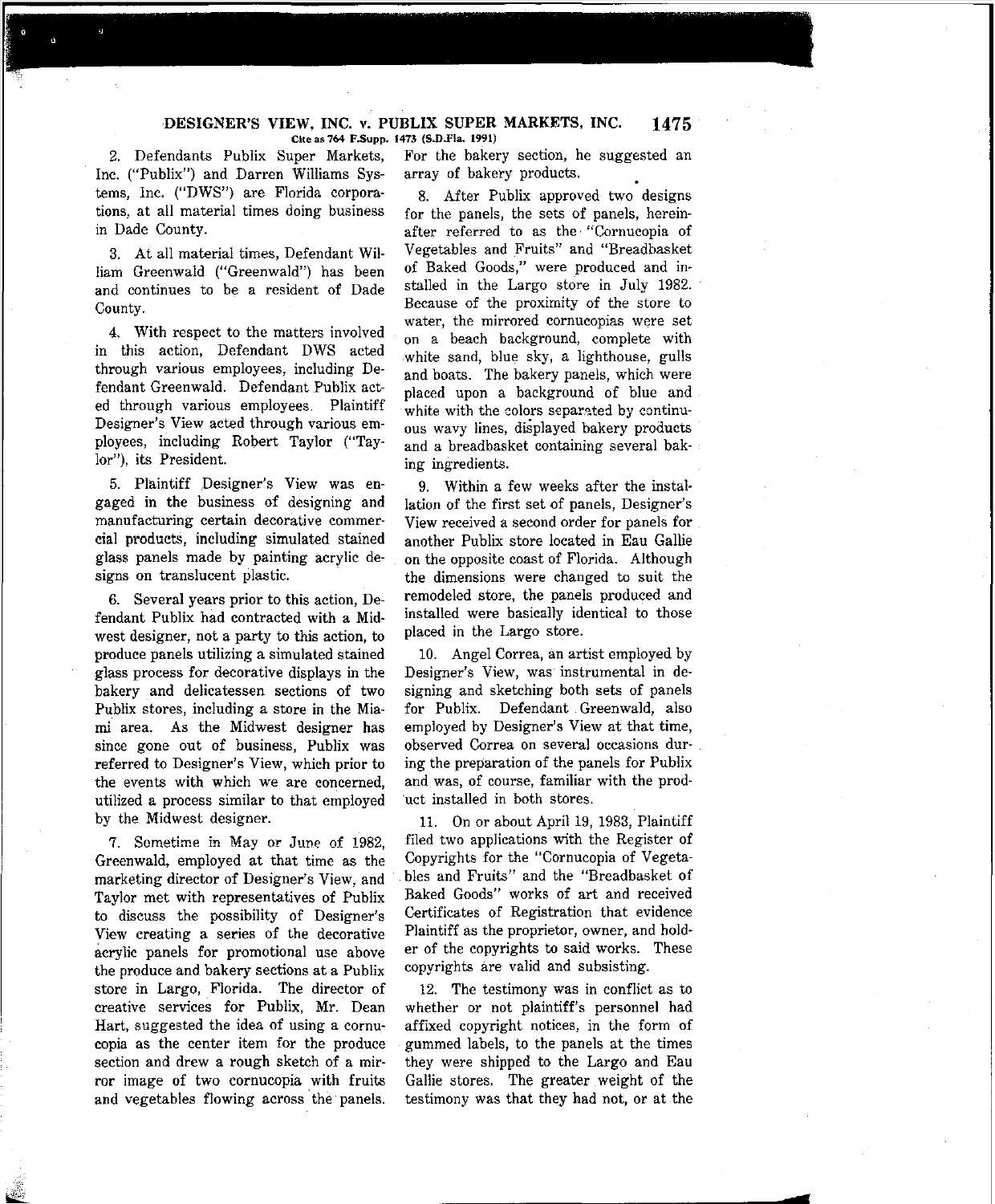#### very least, they were not on the panels when they arrived at the stores.

13. On or around Thanksgiving of 1982, Greenwald terminated his employment with **Designer's View. Once again, the facts are in dispute. The reasons given for the** Greenwald departure by Mr. Taylor are quite different from those given by Mr. Greenwald. The differences, however, are relevant only insofar as they affect credi**bility determinations made in connection** with other aspects of the case. After leav**ing Designer's View, the defendant Green**wald set up his own company by the name of Darren Williams Systems, Inc ("DWS").

14. In April of 1983, Publix contacted Greenwald and DWS about developing additional sets of translucent acrylic panels **for use in other Publix stores, and the** parties ultimately entered into several contracts for panels. Publix requested DWS to design panels which were similar to those created by Designer's View to the extent that they were to contain the same subject matter of fruits, vegetables and baked goods and were to be created by utilizing the same medium of painted acrylic on translucent plastic. However, Publix required that the DWS panels appear different from the Designer's View panels in **several respects, including:**

a. The DWS fruit and vegetable panels **would not contain a cornucopia. The** origi**nal design was concentrated at the center** of the display, but Publix preferred the fruits and vegetables to be more evenly spaced.

**b. Because the prototype design was to** be used throughout the state, the seaside motif could no longer be used.

**c.** "Publix **green" and· white were to** replace the blue and white background previously used.

d. The new panels would not employ **the "crazing" of colors as had the old pan**els. This artistic element exposed the lights used in the backlighting in several places and did not produce the uniform appearance desired by Publix.

15. Artist Correa, who had left his employment with Designer's View in 1983 and had gone to work for DWS, created the **basic design for the new panels. His pri**mary duties while at DWS involved designing the acrylic panels for Publix using the same general technique he previously had **used while at Designer's View. However, Correa attempted to** Improve **on the previ**ously created panels he had designed while at plaintiff and to incorporate the changes requested by Publix.

16. Over the next fonr years, a large number of panels were produced by DWS, **Correa and several artist assistants for** Publix stores. DWS continued to produce **panels in the same fashion even after Cor**rea left his employment at DWS. To date, there are approximately 107 Publix stores which have received panels produced by DWS.

17. Having discovered that DWS was producing panels for Publix, Taylor sent both Publix and Greenwald written notice of Designer's View's copyright claim in a letter dated January 6, 1984. As neither party responded and as DWS continued to manufacture panels for Publix, Plaintiff **commenced this action against** Publix, **and** Greenwald on November 5, 1986, alleging copyright infringement and violation of Florida's civil theft statute. In March of 1987, Plaintiff added DWS as a defendant **under the same theories previously** asserted against the other defendants. It added an unfair competition claim. The civil theft **claim was abandoned prior to trial.**

#### CONCLUSIONS OF LAW

18. This Court has jurisdiction over this cause pursuant to 28 U.S.C. § 1338(a).

19. Plaintiffs claims against Defendants allege violation of the Federal Copyright Act, Title 17 U.S.C. § 101, *et seq.,* the Landum Trademark Act, 15 U.S.C. §§ 1116 and 1125(a), and the Florida common law of unfair competition. Plaintiff seeks both **damages and injunctive relief.**

#### COPYRIGHT INFRINGEMENT

[I] 20. In order to prove a claim of federal copyright infringement, a plaintiff must show (1) that it owns a valid copyright in the art the defendant *Artworks, Inc.* 821, 824 (11th *sal City Studi.* (5th Cir.1981).

 $[2-4]$  21. 1 ership of a val gue that beca eo-suthor of the **and Fruits"** : Baked Goods,' **that it owns a** , In support of t **were a** eollabor Publix, Defend Publix's Mr. H of the cornucoj bodied in the f **signer's View. that "authors** 0 of copyright § 201(a). In ( entitled to clair ed whole of tl *Homes, Inc. v.* F.2d 1486, 149; **considered a** "j, **by two or** morthat their cont. **separable or in tary whole." each author's** equal either qi *Community* fi *Reid,* 846 F.2( *cert. granted,* 102 L.Ed.2d 3 **have contribut** cantly to the co-authorship *rice, Inc. v. }* 1039, 1984 WL *Music, Inc. v.* 640 (S.D.N.Y.I Cir.1972). H2 both Mr. Tayl **er's View, and** ence to the Court finds tl dence to sUPI that the curse by Hart was ir.

## **1476**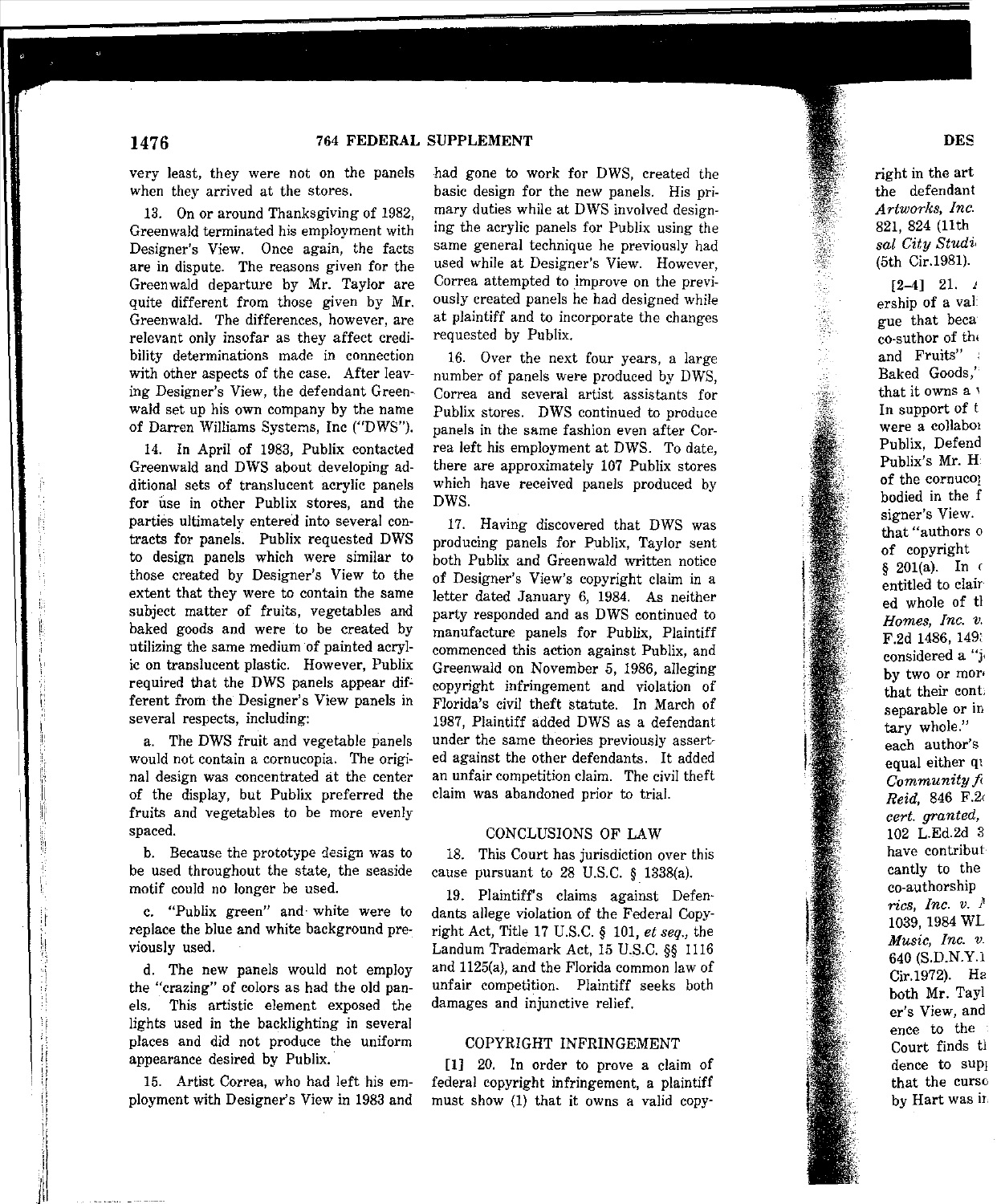#### DESIGNER'S VIEW, INC. v. PUBLIX SUPER MARKETS, INC. **Cite as 764 F.Supp. 1473 (S.D.Fla. 1991) 1477**

right in the artistic work and  $(2)$  copying by<br>the defendant. Original Appalachian the defendant. *Original Appalachian Artworks, Inc. v. Toy Loft, Inc.,* 684 F.2d 821, 824 (11th Cir.1982); *Miller v. Universal City Studios, Inc.,* 650 F.2d 1365, 1367 (5th Cir.1981).

[2-4] 21. As to the first element, ownership of a valid copyright, Defendants argue that because Defendant Publix is a co-suthor of the "Cornucopia of Vegetables and Fruits" and the "Breadbasket of Baked Goods," Plaintiff cannot establish that it owns a valid copyright in the works. In support of their position that the panels **were a collaboration between, Plaintiff and** Publix, Defendants. point to the fact that Publix's Mr. Hart provided a rough sketch **of the cornucopia design before it was em**bodied in the final product created by Designer's View. The Copyright Act provides **that "authors of a joint work are co-owners** of copyright in the work." 17 U.S.C. § 201(a). In other words, co-owners are entitled to claim a copyright in the undivided whole of the protected work. *M.G.B. Homes, Inc. v. Ameron Homes, Inc.,* **903** F.2d 1486, 1493 (11th Cir.1990). A work is **considered a "joint work" if it is** "prepared by two or more authors with the intention that their contributions be merged into inseparable or interdependent parts of a unitary whole." 17 U.S.C. § 101. Although **each author's contributions need not be** equal either qualitatively or quantitatively. *Community for Creative Non-Violence v. Reid,* 846 F.2d 1485, 1496 (D.C.Cir.1988), *cert. granted,* 488 U.S. 940, 109 S.Ct. 362, 102 L.Ed.2d 352 (1988), each party must have contributed substantially and significantly to the final product in order for co-authorship to exist. *Kenbrooke Fabrics, Inc. v. Material Things,* 223 USPQ 1039, 1984 WL 532 (S.D.N.Y.1984); *Picture Music, Inc. v. Bourne, lnc.,* 314 F.Supp. 640 (S.D.N.Y.1970), *affd,* 457 F.2d 1213 (2d Cir.1972). Having heard testimony from both Mr. Taylor, the President of Designer's View, and Mr. Hart of Publix in refer**ence to the issue of co-authorship, the** Court finds that there is insufficient evi**dence to support Defendants' contention** that the cursory sketch of the cornucopia by Hart was intended to form an "insepara-

ble or interdependent" part of the produce panels or that it constituted anything more **than a** *de minimus* **contribution.** *See, e.g., M.G.B. Homes, supra; Eckert v. Hurley Chicago Co., Inc.*, 638 F.Supp. 699, 703 (N.D.Ill.1986). Moreover, other than the evidence that Mr. Hart suggested that certain bakery products should be incorporated into the panels, the Court has heard no **evidence that Hart or any other representa**tive of Publix collaborated in the design of the bakery panels. Accordingly, as the two designs for which Plaintiff obtained a certificate of copyright registration are suffi**ciently "original" to be entitled to copy**right protection under the Act, Plaintiff has established that it has a valid copyright **in the** "Cornucopia **of Vegetables and** Fruits" and the "Breadbasket of Baked Goods." *See Toy Loft, Inc.,* 684 F.2d at 824; *Imperial Homes Corp. v. Lamont,* 458 F.2d 895, 897 (5th Cir.1972).

[5] 22. "Copying," the second element of establishing an infringement, may be shown either by proving that there was a **direct copying or by introducing circum**stantial evidence that the plaintiff had access to the copyrighted work and that there is a substantial similarity between the copyrighted work and the defendant's work. *Toy Loft, Inc.,* 684 F.2d at 829; *Sid* & *Marty Krafft Television Productions, Inc. v. McDonald's Corp.,* 562 F.2d 1157, 1162 (9th Cir.1977). As to proof that the DWS panels were a direct copy of the Designer's View panels, the plaintiff has **not introduced any evidence to support this theory; indeed, artist Correa in his trial** testimony explicitly denied that he used the **same pattern or the same color combination** formulas in creating the panels for the two companies. He added that he made a conscious effort to produce a different prod**uct. Moreover, none of the same source materials were used as models, except to** the extent that Correa relied on his own **recollection of how a particular fruit or** vegetable should look in producing both sets of panels.

[6,7] 23. As to the two-part test for **proof by circumstantial evidence, it is** un-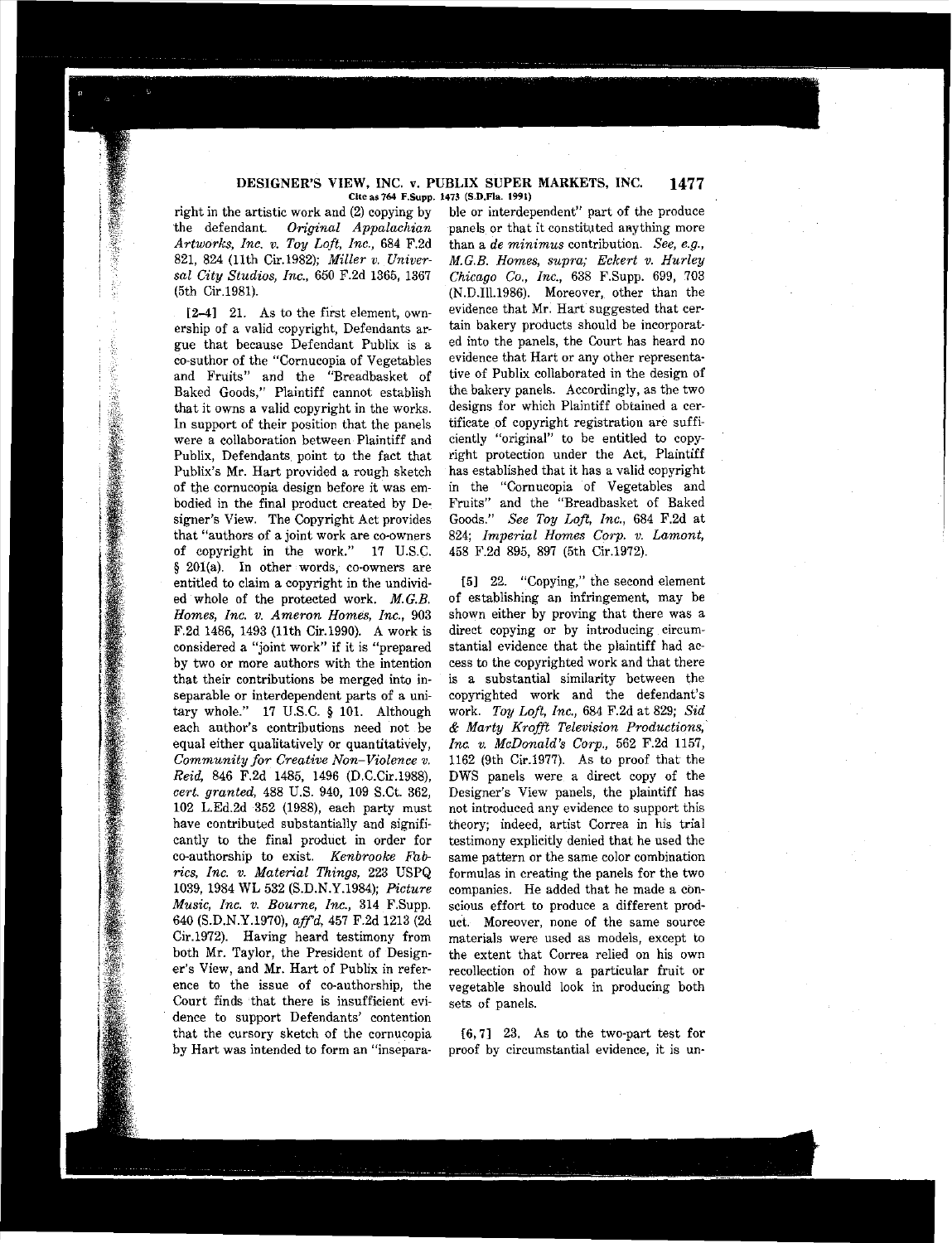## 1478 764 FEDERAL SUPPLEMENT DE

disputed that Correa and the other artists working for DWS had access, if they desired, to the Designer View panels, as they were available for anyone to see in the Largo and Eau Gallie stores. However, it is not at all clear that there is a substantial similarity between the two works entitling Plaintiff to prevail on its copyright infringement claim. In considering whether two works are substantially similar, it is important to remember that copyright protection extends only to the particular expression of an idea and never to the thematic concept itaelf. *Mazer v. Stein, 347* U.S. 201, 217-18, 74 S.Ct. 460, 470, 98 L.Ed. 630 (1954); *Baker v. Selden,* 101 U.S. 99, 102-03, 25 L.Ed. 841 (1879); *Cable/Home Communications Corp. v. Network Productions, Inc.,* 902 F.2d 829 (11th Cir.1990). In other words, while Designer's View may copyright the artist's unique manner of expressing the various fruits, vegetables and baked products, it may not copyright the idea that fruits, vegetables and baked goods are displayed on simulated stain glass.

24. The similarity such as it is, between the work created while Greenwald and Correa were at Designers View and the later work sold by DWS to Public, is one of gross concept. As indicated, it is quite clear there was no direct copying. The "borrowing" if any is in the general nature of the product. Panels were to be created for inclusion in areas not unlike those in which plaintiff's products were placed. Fruits, vegetables and bakery products were to be depicted. At this point, however, the differences are manifest.

[8,9] 25. The test for determining whether a substantial similarity exists between two works is whether "an average lay ohserver would find a substantial similarity in the designs, recognizing the copy as an appropriation of the copyrighted work." *Hedaya Brothers, Inc. v. Capital Plastics, Inc.,* 493 F.Supp. 1021, 1023 (S.D. N.Y.1980) *(quoting Concord Fabrics, Inc. v. Marcus Brothers Textile,* 409 F.2d 1315, 1316 (2d Cir.1969)). *Accord Toy Loft, Inc.,* 684 F.2d at 829; *Kamar Intern., Inc. v. Russ Berrie* & *co;* 657 F.2d 1059, 1063

-- --------~---------------------

(9th Cir.1981); *Durham Industries, In».* t', *Tomy Corp.,* 630 F.2d 905, 911 (2d Cir. 1980). Because this is an "intrinsic" test, analytic dissection of the works and expert testimony are not appropriate. *Mc-Donald's Corp.,* 562 F.2d at 1164. Rather, the important criteria is whether an ordinary observer regards the overall aesthetic appeal of the copyrighted work and the allegedly infringing work as the same. *Toy Loft, Inc.,* 684 F.2d at 829.

[10,11] 26. In determining whether substantial similarity exists, it is not generally necessary to show duplication or near identity. *McDonald's Corp., supra* at 1167. However, near identity may be required in a situation where the expression of the works and the idea of those works are indistinguishable, *Id.* This requirement of near identity is especially applicable when, as here, the fact finder is faced with an alleged copying of items in nature. *See, e.g., Streeter v. Rolfe,* 491 F.Supp. 416, 421 (W.D.La.1980); *Franklin Mint Corp. v. National Wildlife Art Exchange, Inc.,* 575 F.2d 62, 66 (3d Cir.1978); *Herbert Rosenthal Jewelry Corp. v. Kalpakian, 446* F.2d 738 (9th Cir.1971). In such cases, there is a strong possibility that the idea and the expression of that idea will coincide because the "expression provides nothing new or additional over the idea." *Me-Donald's Corp., supra* at 1168. For instance, in *Herbert Rosenthal Jewelry Corp. v. Kalpakian, supra,* the plaintiff sued for infringement of its jeweled bee pin. The court, finding that any similarity hetween the bee pins of the defendant and the plaintiff was "inevitable from the use of jewel-encrusted bee forms in both," stated that "protecting the expression in such circumstances would confer a monopoly of the idea upon the copyright owner free of the conditions and limitations imposed by the patent law," and thus held that no infringement had occurred. *Id.* at 742.

[12] 27. Considering the case at bar in light of the above standards, and, in particular, noting that the majority of items displayed in the panels are items found in nature or in the bakeries, the Court cannot and does not conclude that the two sets of panels are sr the subject I panels and t essentially si pression for I glass on bac peets of the those protec However, thr which is prot creates the goods on the tially similar. View set of  $\mu$ background . uses green View panels proach to th increased me ments and t' tive; the DW the elements background, spective. Th ploy the "cr. the DWS par through in t

Y. W. R. **REAL**  $\frac{1}{2}$ Y. angen<br>Kalèn

> ilarly reveals are strikingf duce panels of a cornucoj imaging disp panels are e panels. Mor altered in tl have been r splayed agai changed in t. number. Th been multipl moved to th panels. Eve been change. ber. What mangoes ano panels have from the lat on the water have the coli tioning and Similarly, th pineapples, c

28. A me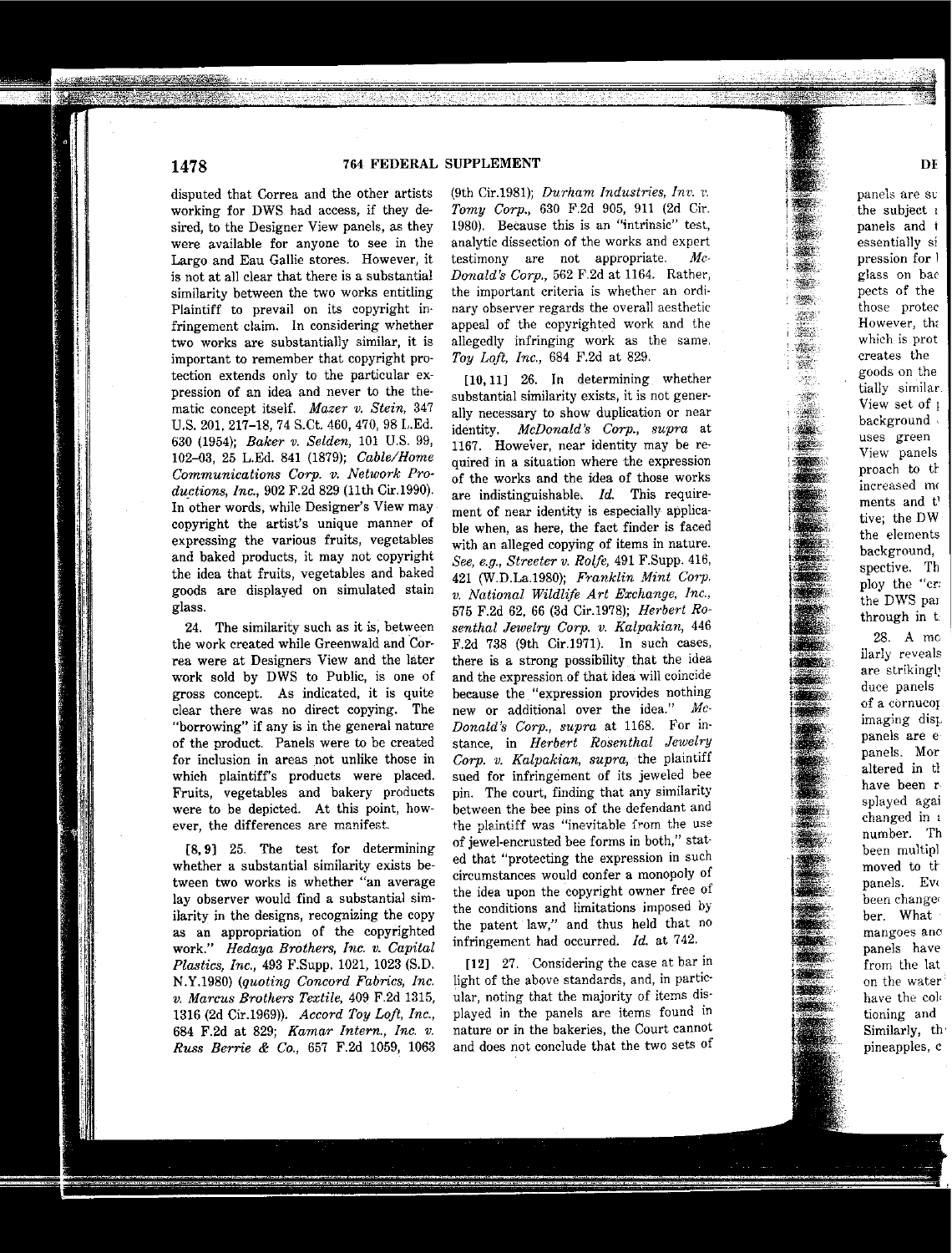#### **1479** DESIGNER'S VIEW, INC. v, PUBLIX SUPER MARKETS, INC. **Cite as 764 F.Supp. 1473 (S.D.Fla. 1991)**

panels are substantially similar. Although the subject matter of the Designer View panels and that of the DWS panels are **essentially similar and the medium of expression for both is a simulation of stained** glass on backlit acrylic panels, these as**pects of the artistic work are not among** those protected by the Copyright Act. **However, that aspect of the artist's work which is protected, the manner in which he** creates the fruits, vegetables and baked goods on the acrylic panels, is not substantially similar. In general, the Designer View set of panels uses blue and white as background colors, while the DWS panels **uses green and white. The Designer's View panels depict a more realistic ap**proach to the subject matter, with their increased modeling of the individual ele**ments and their sense of spatial perspec**tive; the DWS panels are more stylized and the elements appear to float against the **background, with a decreased sense of perspective. The Designer's View panels employ the** "crazing" **technique not used in** the DWS panels, allowing more light come through in the background.

**28. A more detailed examination sim**ilarly reveals that the two sets of panels are strikingly different. Viewing the produce panels first, the predominant figure **of a cornucopia and the technique of mirror** imaging displayed in the Designer View panels are entirely absent from the DWS **panels. Moreover, every element has been** altered in the DWS panels: The carrots **have been removed from the cornucopia,** splayed against the floating background, **changed in arrangement and increased in** number. The single head of lettuce has been multiplied three-fold, redesigned and moved to the opposite end of the set of panels. Even the ordinary pumpkin has been changed in color, positioning and number. What appears to be yellow peppers, **mangoes and garlic in the Designer's View** panels have been eliminated altogether from the later set of panels. The stripes **on the watermelons have been changed, as** have the color of the stripes and the posi**tioning and arrangement of the melons. Similarly, the grapes, bananas, cherries, pineapples, celery, corn, mushrooms,** toma-

**toes, peppers, lemons, grapefruit and oranges are positioned and arranged in a different manner in the two** sets **of panels. Moreover, a number of additional items** were added to the DWS panels, such as **radishes, acorn squash, broccoli, summer squash, cauliflower, green onions, turnips, eggplant, asparagus spears, strawberries, artichokes, honeydew melons and cucumbers, which are absent from the Designer's View panels.**

29. Turning to bakery panels, the lack of substantial similarity is equally apparent. The basket in the Designer View pan**els uses a different weave, shape and type** of material than the basket in the DWS panels. The bakery ingredients, all of which are found inside the basket in the **Designer's View panels, are different in** kind and are moved outside the basket in the DWS panels. Indeed, even the milk bottle, the only ingredient common to both baskets, is different in shape. The dish containing eggs has a different appearance and color in the Designer's View panel than it does in the DWS panel; in addition, one set of panels places some of the eggs outside the dish while the other does not. The **Designer's View panels contain a wide vari**ety of items not present in the DWS panels **and vice versa. In short, when the two** sets of panels are placed side-by-side, it is obvious that their contents differ vastly in **type, size, shape, location, color, arrange**ment and position; this Court does not find them substantially similar in any regard other than their depiction of similar subject **matters on simulated stained glass. Conse**quently, as plaintiff has failed to prove its case by the greater weight of the evidence, its claim for copyright infringement must fail.

# UNFAIR COMPETITION

[13,14] 30. Plaintiff seeks compensa**tory and punitive damages as well as in**junctive relief against Defendants under the theory of unfair competition. A close review of the Amended Complaint reveals that the allegations supporting the unfair **competition claim are a nearly verbatim** recital of those supporting Plaintiff's copy-